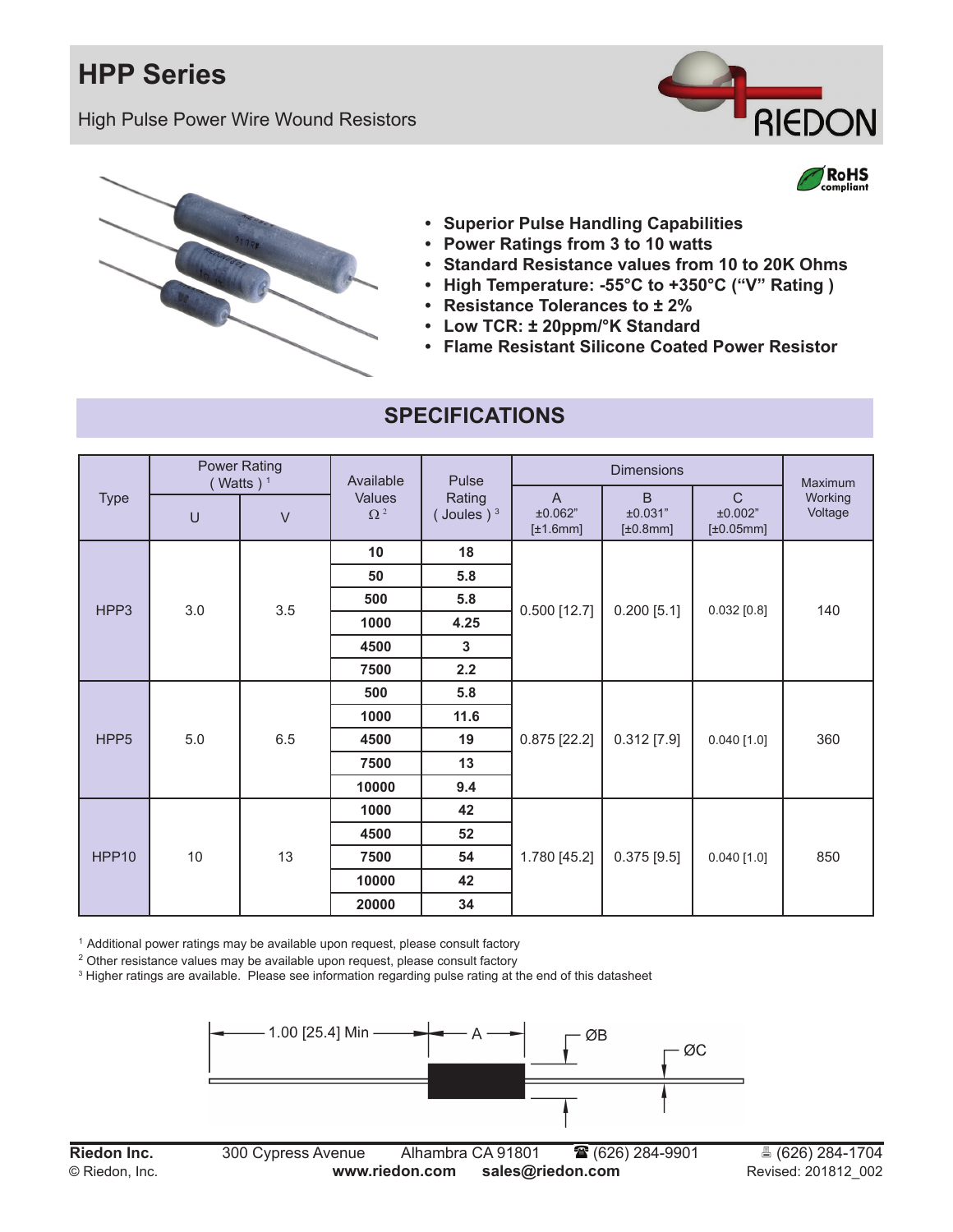# **HPP Series**

High Pulse Power Wire Wound Resistors



### **SPECIFICATIONS (continued)**

| Specification                    | Value                                                                                                                                                                   |                          |  |  |
|----------------------------------|-------------------------------------------------------------------------------------------------------------------------------------------------------------------------|--------------------------|--|--|
| <b>Tolerances</b>                | $±2\%$ to $±10\%$ (5% Standard)                                                                                                                                         |                          |  |  |
| <b>Temperature Coefficient</b>   | $>10\Omega$ : ±20ppm/K<br>1 $\Omega$ to 10 $\Omega$ : ±50ppm/K<br>$<1\Omega$ : Call Factory                                                                             |                          |  |  |
| Temperature Range                | -55°C to +275°C : Characteristic U<br>-55°C to +350°C : Characteristic V                                                                                                |                          |  |  |
| Dielectric Strength              | 1000 VAC                                                                                                                                                                |                          |  |  |
| Constuction                      | Centerless ground ceramic core<br>Matte Tin over Copper leads<br>Flame resistant / high temperature / trivalent / inorganic silicone coating<br>All welded terminations |                          |  |  |
| <b>Environmental Performance</b> | AR                                                                                                                                                                      |                          |  |  |
| (MIL-STD 202)                    | Characteristic U                                                                                                                                                        | Characteristic V         |  |  |
| <b>Dielectric</b>                | $\pm 0.2\% + 0.05\Omega$                                                                                                                                                | $\pm 0.2\% + 0.05\Omega$ |  |  |
| Load Life                        | $±1\% + 0.05\Omega$                                                                                                                                                     | $\pm 3\% + 0.05\Omega$   |  |  |
| Storage                          | $±0.2\% + 0.05\Omega$                                                                                                                                                   | $\pm 2\% + 0.05\Omega$   |  |  |
| Moisture Resistance              | $\pm 0.2\% + 0.05\Omega$                                                                                                                                                | $+2\% + 0.050$           |  |  |
| <b>Thermal Shock</b>             | $±0.2\% + 0.05\Omega$                                                                                                                                                   | $\pm 2\% + 0.05\Omega$   |  |  |
| 5X Overload (5s)                 | $\pm 0.2\% + 0.05\Omega$                                                                                                                                                | $\pm 2\% + 0.05\Omega$   |  |  |
| <b>Shock</b>                     | $\pm 0.1\% + 0.05\Omega$                                                                                                                                                | $\pm 0.2\% + 0.05\Omega$ |  |  |
| Vibration                        | $\pm 0.1\% + 0.05\Omega$<br>$\pm 0.2\% + 0.05\Omega$                                                                                                                    |                          |  |  |

| <b>Package Quantities</b> |                           |          |          |          |       |  |  |  |
|---------------------------|---------------------------|----------|----------|----------|-------|--|--|--|
|                           | <b>Bulk</b><br>(Standard) | 10" Reel | 12" Reel | 14" Reel | %     |  |  |  |
| HPP3                      | 1000                      | 500      | 1000     | 1500     |       |  |  |  |
| HPP <sub>5</sub>          | 1000                      | N/A      | 500      | 1000     | Power |  |  |  |
| HPP10                     | 1000                      | N/A      | 500      | 750      |       |  |  |  |



### **Ordering Information**

Part Description: Part Type - Resistance - Tolerance - T&R (optional) Example: HPP5 1K 5%